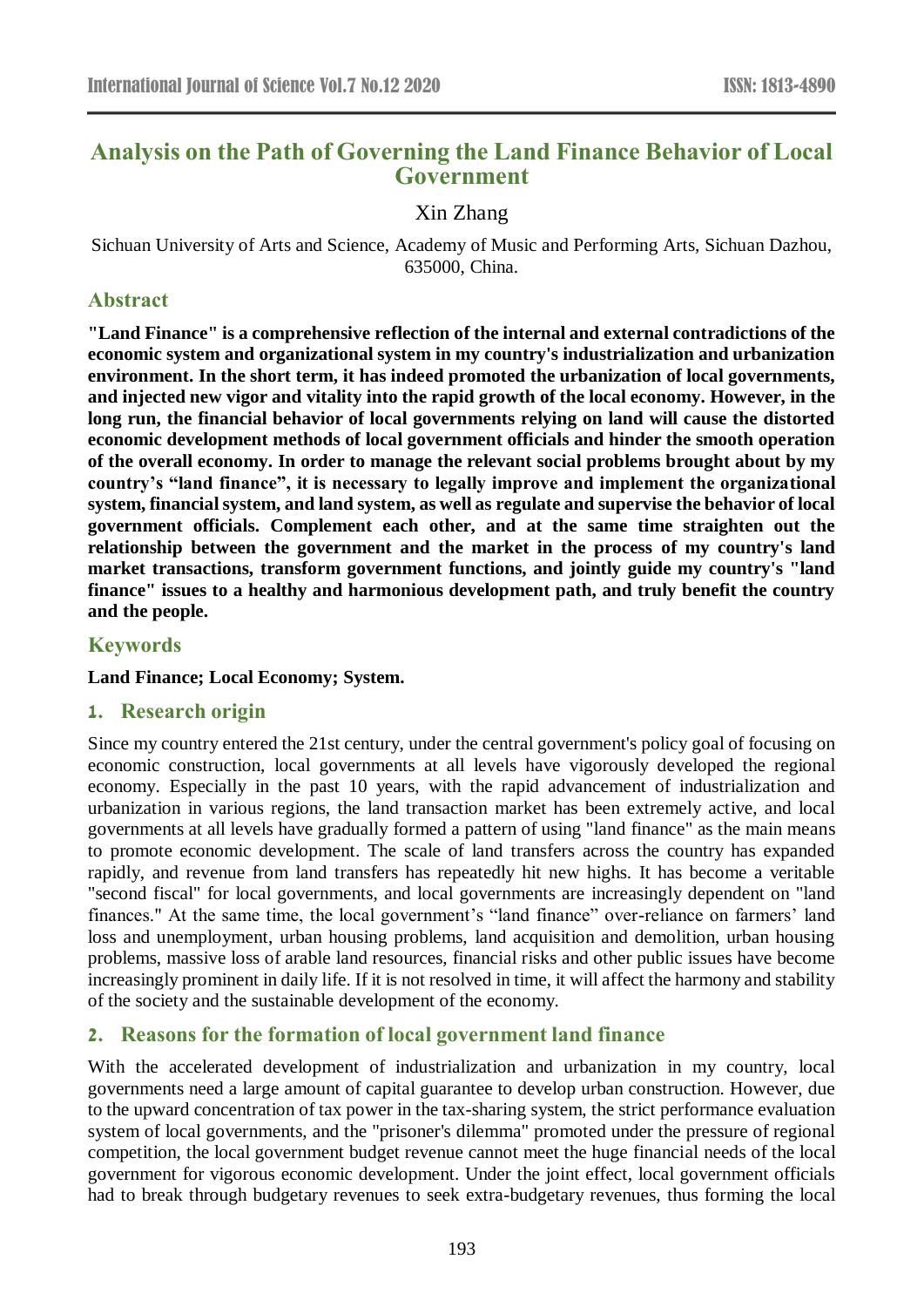government's "land finance" behavior, creating huge capital revenues for local governments, and undoubtedly becoming a powerful boost to their economic development .

# **3. Path analysis of governing local government land finance behavior**

## **3.1 Promote my country's land system reform and improve relevant land laws**

Land system reform includes land property rights system, land expropriation system, and land transfer system. First, gradually improve the land property rights system of public ownership from the landrelated laws, break the pattern of "dual division" between state-owned land and collectively-owned land, build a new collective land use right system, and grant rural collective land use rights and stateowned land The right to use the same legal status and market status, allowing non-agricultural construction land to enter the market directly under the premise of conforming to the urban development plan, and actively explore ways to enter the market, which is conducive to promoting the sharing of land development income, and ultimately realizing the land value-added income in the government-market —Mutual benefit between society (farmers); second, reform the land acquisition system, improve the laws and regulations related to land acquisition, clearly define the standards and scope of land acquisition by the government for the purpose of "public interest", and strictly control the use of land acquisition Within the scope defined by "public interest" (such as public welfare land for national defense, education, transportation, public health, etc.), the expropriation of all profitable construction land shall be eliminated. In addition, it is necessary to continuously improve the compensation standard for land acquisition and abolish the current compensation standard "compensation according to the original purpose of the land acquired." In addition to considering the productive income of the land, the non-productive income and the employment and social As for the security issue, reasonable increase of the compensation standard for land acquisition in accordance with the current land price and the implementation of a land price announcement system to ensure that the rights and interests of land-losing farmers are fully protected. At the same time, it is necessary to legally regulate the land requisition procedures, and ensure the right to know and speak of landexpropriated farmers during the hearings at the project approval stage, the bargaining at the land requisition compensation stage, and the public expropriation process, and negotiate on an equal footing and exchange at equal value; third, reform The land transfer system implements a sharing system for land transfer revenue, strictly regulates the "bidding, auction and listing" procedures, adheres to the principle of openness and transparency, and incorporates land transfer fees into the scope of formal budget management from the legal and regulatory level, and increases the violation of land laws. The degree of punishment. Strict regulations are imposed on the scope of land use for industrial land, residential land, commercial use land and other land use. The bidding of housing with reasonable prices will help curb the current boom of high housing prices. Appropriate macro-control of the low price of industrial land and the high price of commercial land will promote the development of the tertiary industry. At the same time, it is necessary to further clarify the direction and scope of expenditures for land transfer income and establish a strict audit and supervision system $[1-6]$ .

#### **3.2 Further deepen the reform of fiscal decentralization and improve the transfer payment system**

Straighten out the relationship between the government and the market, rationally divide and determine the power and financial power between the central government and local governments, strengthen and improve the transfer payment system, and the relationship between the higher-level government and the lower-level government. Specifically, it is necessary to clarify the division of labor between the government and the market, with the former providing public products and the latter providing private products, breaking the government's monopoly on the primary land market; the central government and local governments at all levels should be responsible in the form of laws and regulations. The authority of the government is determined to establish a legal framework for the division of authority; to expand the power of local taxation, to clarify the main tax types of local finance, to impose different levels of real estate taxes to improve the local fiscal and taxation system, and to establish and improve the budget management system to transfer local land Revenues and land-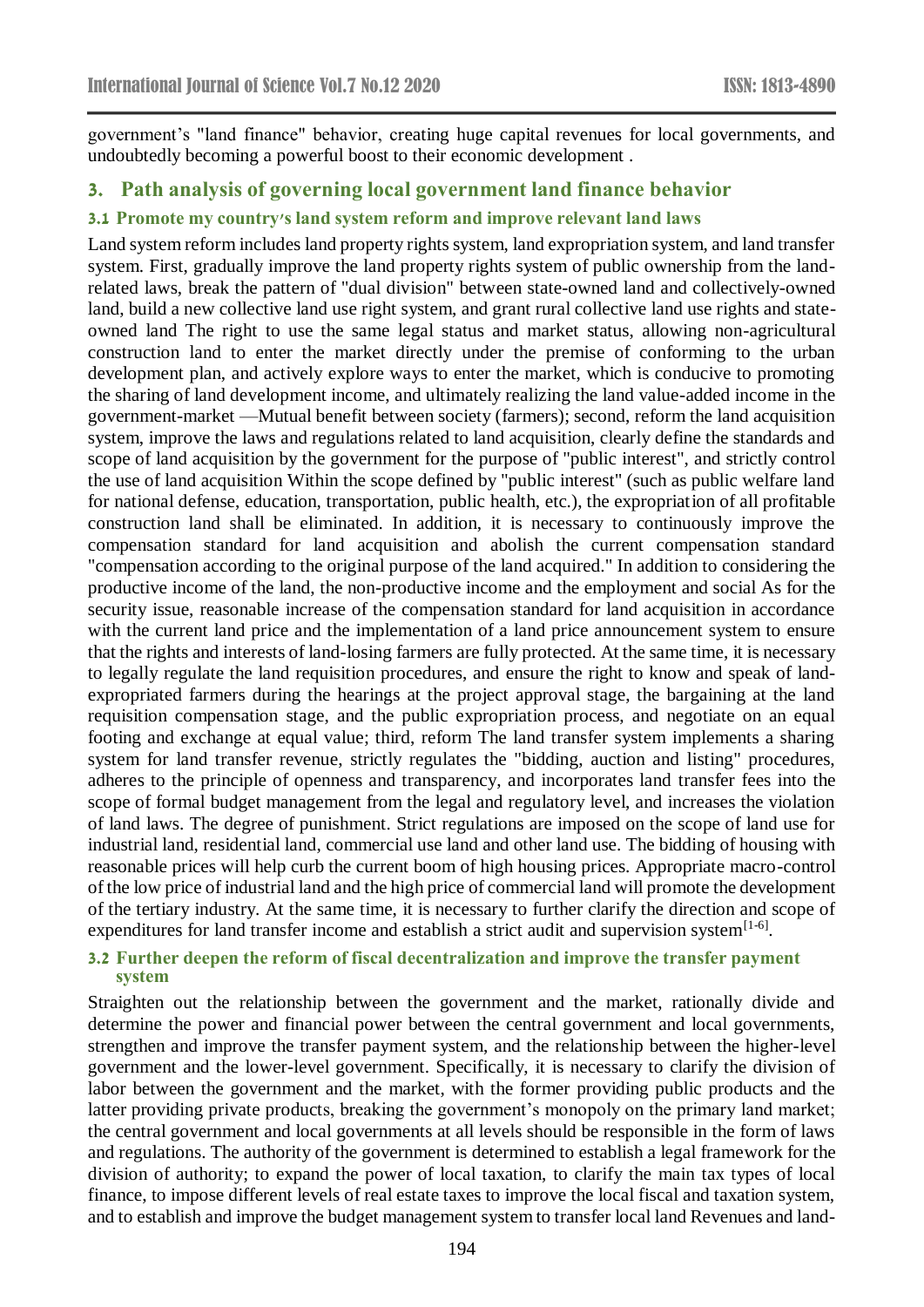related financial revenues and expenditures are included in comprehensive budget management, and are subject to the approval and supervision of the National People's Congress to restrain local governments' large-scale overdraft of land transfer proceeds; relevant laws and regulations are issued to provide legal guarantees for the smooth operation of China's fiscal transfer payment system, Construct a transfer payment system with general transfer payments as the mainstay and special transfer payments as a supplement. At the same time, improve the transfer payment system below the provincial level, and directly allocate funds from the provincial level to the county level to prevent the transfer of funds through the municipal government.

#### **3.3 Transform the performance evaluation mechanism of local governments and promote the transformation of the government to a service-oriented government**

#### **3.4 Strengthen the design of organizational systems and improve external supervision**

Multi-faceted investigations and field surveys, combined with actual conditions to comprehensively design a macro-organization system, promote the development of a flattened organizational structure between the central and local governments, and improve the speed and authenticity of information circulation between the central government and local governments. In view of the uneven distribution of land requisition and transfer income of local governments caused by information asymmetry, the central government must strengthen the incentive and restraint of local governments, and emphasize the restraint and supervision of lower-level governments on higher-level governments. In the design of organizational systems Achieve compatibility of incentives and mutual restraint, build an organization-level management model of "vertical responsibility to the end, horizontal responsibility to the side", and promote the real transformation of my country's government functions into a "service-oriented" government. At the same time, it is necessary to improve the self-government mechanism at the grassroots level and the rural self-government mechanism. Local governments shall be responsible to residents in their jurisdictions and actively listen to the voices of the general public during the land acquisition process. The establishment of a civil parliamentary system in the vast rural areas and the open selection of representatives from the villagers can play a good role in restraining the contradictions and disputes in the process of land acquisition and achieve grassroots democratic autonomy[7].

## **Acknowledgements**

For the 2019 annual project of the Sichuan Revolutionary Old Area Development Research Center, ``Research on the Development of New Rural Collective Economy in the Sichuan Old Revolutionary Area''. Subject Number: SLQ2019B-11

### **References**

- [1] The "Decision" of the Third Plenary Session of the 18th Central Committee clearly stipulates: "Under the premise of compliance with planning and use control, collective business construction land is allowed to sell, lease, and buy shares, and implement the same access to the market as state-owned land and the same rights with the same price."
- [2] Liao Hongbin et al. Research on Risk Control of Rural Land Circulation [M]. Social Science Archives Press, November 2015, p. 91.
- [3] Article 47 of my country's Land Administration Law (2004) stipulates: "The expropriated land shall be compensated according to the original purpose of the expropriated land.
- [4] A land requisition compensation system adopted in Taiwan in my country is based on the announcement of land prices, and adjustments are made on this basis in consideration of market factors, so that the land requisition compensation fees are as close to the market price as possible.
- [5] Chen Zhiyong, Chen Lili. Research on "Land Finance" and Its Governance[M]. Beijing: Economic Science Press, December 2012, p.181. There are three levels of sharing by the central, provincial, and city (county) governments. The specific sharing ratio is determined and adjusted